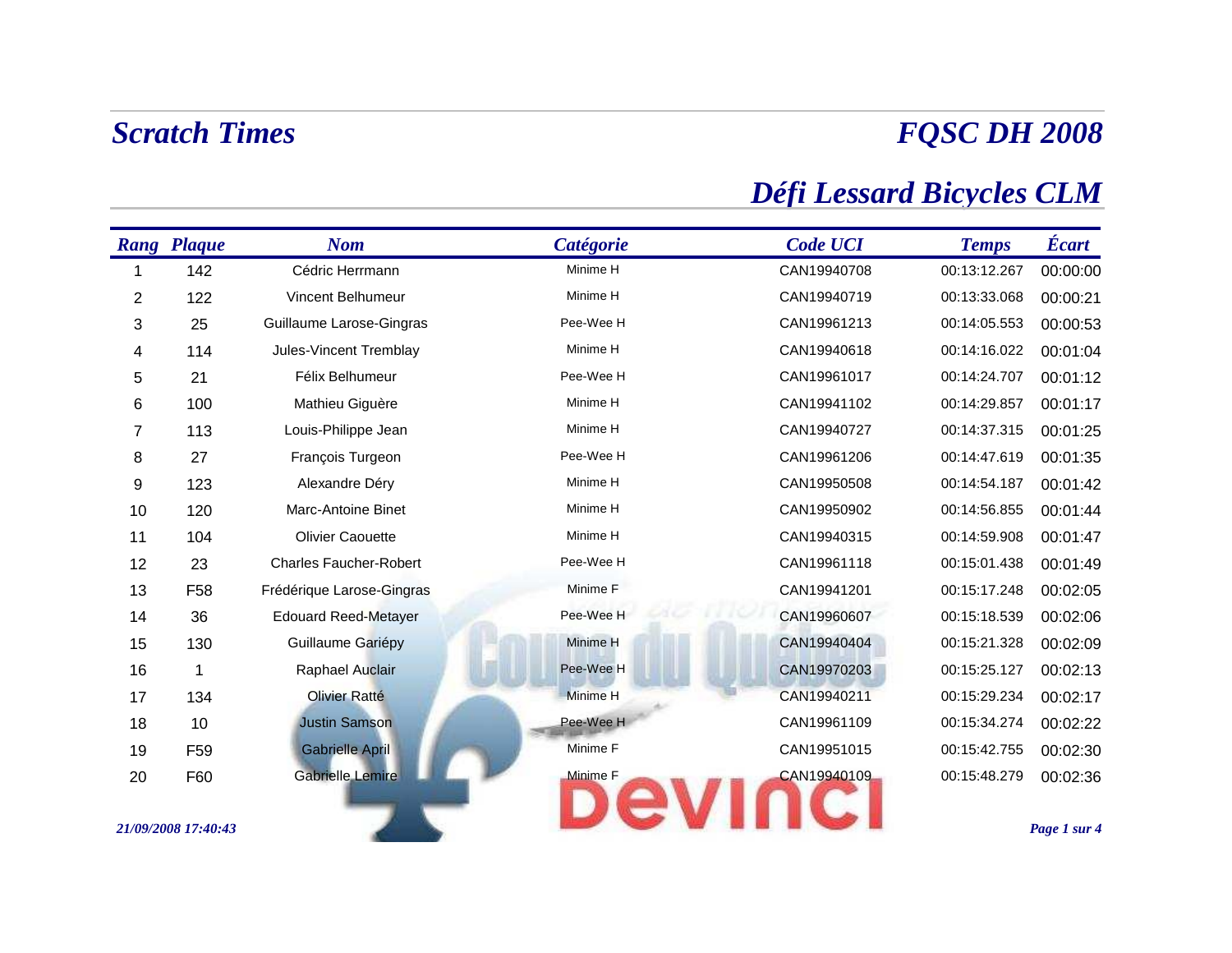# *FQSC DH 2008*

## *Défi Lessard Bicycles CLM*

|    | <b>Rang Plaque</b>  | <b>Nom</b>                      | <b>Catégorie</b> | <b>Code UCI</b> | <b>Temps</b> | <b>Écart</b> |
|----|---------------------|---------------------------------|------------------|-----------------|--------------|--------------|
| 21 | 151                 | Samuel Lavoie                   | Minime H         | CAN19941009     | 00:15:49.084 | 00:02:37     |
| 22 | 105                 | Jonathan Caouette               | Minime H         | CAN19940315     | 00:15:52.183 | 00:02:40     |
| 23 | 138                 | Antoine Gill                    | Minime H         | CAN19950318     | 00:15:53.822 | 00:02:41     |
| 24 | 108                 | Jacob Côté                      | Minime H         | CAN19950201     | 00:15:56.747 | 00:02:44     |
| 25 | E                   | Émie Jacques-Beaudoin           | Minime F         | CAN19950101     | 00:15:57.589 | 00:02:45     |
| 26 | 107                 | Francis Roy                     | Minime H         | CAN19941003     | 00:16:07.747 | 00:02:55     |
| 27 | F <sub>5</sub>      | Lysandre Babin                  | Pee-Wee F        | CAN19960109     | 00:16:22.279 | 00:03:10     |
| 28 | 141                 | Thomas Reed-Métayer             | Minime H         | CAN19940820     | 00:16:24.815 | 00:03:12     |
| 29 | 124                 | Viktor Touchette-Lebel          | Minime H         | CAN19941122     | 00:16:27.778 | 00:03:15     |
| 30 | F61                 | Marie-Laurence Dulude           | Minime F         | CAN19940109     | 00:16:31.275 | 00:03:19     |
| 31 | $\overline{7}$      | Joshua Bouffard                 | Pee-Wee H        | CAN19960402     | 00:16:37.337 | 00:03:25     |
| 32 | 156                 | <b>Gabriel Forgues</b>          | Minime H         | CAN19940101     | 00:16:41.836 | 00:03:29     |
| 33 | 17                  | <b>Thomas Gauthier</b>          | Pee-Wee H        | CAN19960403     | 00:16:44.171 | 00:03:32     |
| 34 | 109                 | <b>Antoine Pelchat St-Louis</b> | Minime H         | CAN19951103     | 00:17:00.514 | 00:03:48     |
| 35 | 9                   | Charles Desgagnés               | Pee-Wee H        | CAN19960224     | 00:17:18.517 | 00:04:06     |
| 36 | F <sub>53</sub>     | Anne-Sophie Néron               | Minime F         | CAN19950718     | 00:17:20.470 | 00:04:08     |
| 37 | F <sub>2</sub>      | <b>Judith Desmeules</b>         | Pee-Wee F        | CAN19960603     | 00:17:35.774 | 00:04:23     |
| 38 | 59                  | <b>Jimmy Pageot</b>             | Pee-Wee H        | CAN19960822     | 00:17:36.795 | 00:04:24     |
| 39 | F <sub>3</sub>      | <b>Rachel St-Amand</b>          | Pee-Wee F        | CAN19960813     | 00:17:42.807 | 00:04:30     |
| 40 | 115                 | <b>Félix Paradis</b>            | Minime H         | CAN19941024     | 00:17:43.544 | 00:04:31     |
|    |                     |                                 |                  |                 |              |              |
|    | 21/09/2008 17:40:43 |                                 |                  |                 |              | Page 2 sur 4 |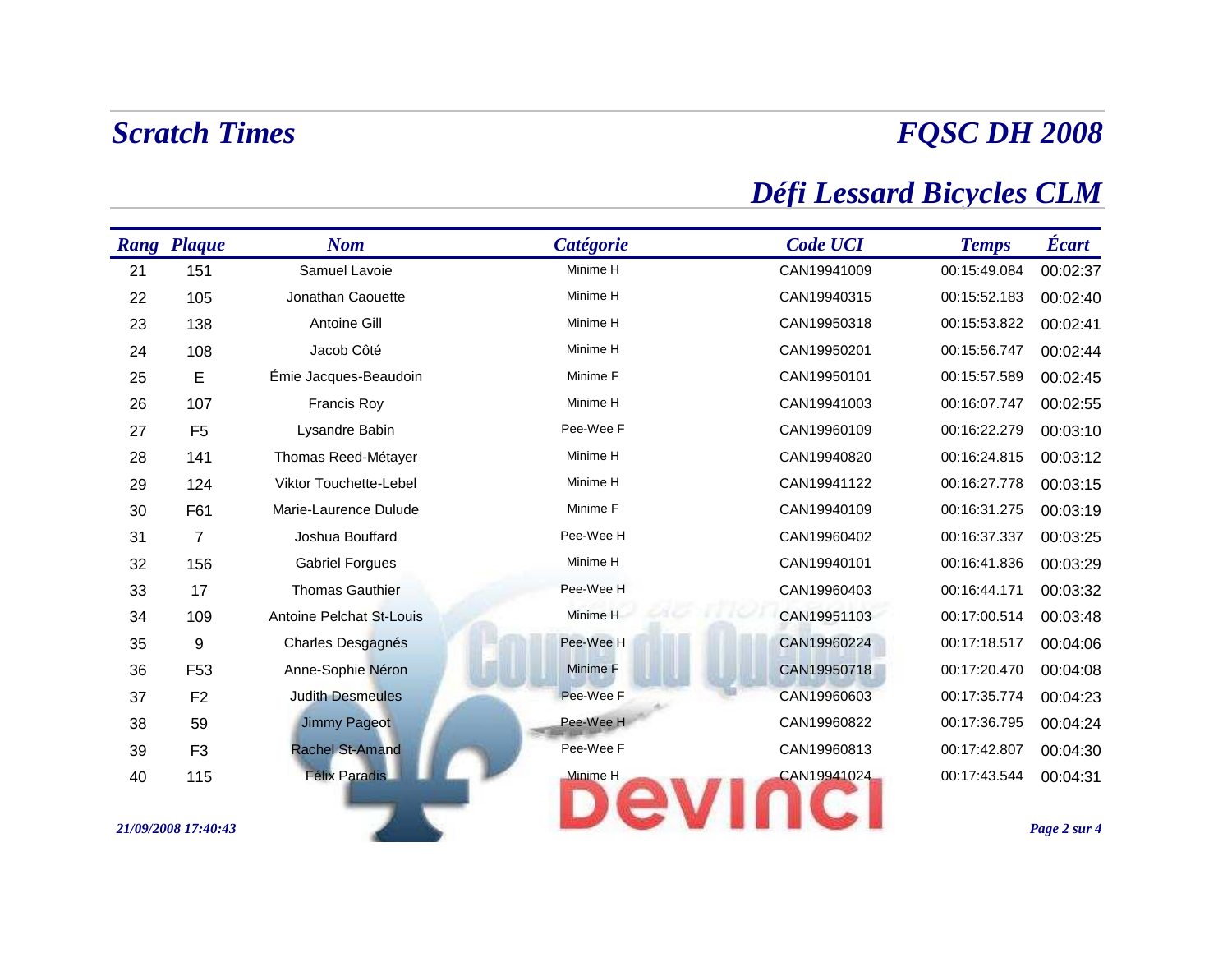# *FQSC DH 2008*

## *Défi Lessard Bicycles CLM*

|    | <b>Rang Plaque</b>      | <b>Nom</b>                | Catégorie | <b>Code UCI</b> | <b>Temps</b> | Écart        |
|----|-------------------------|---------------------------|-----------|-----------------|--------------|--------------|
| 41 | 125                     | Étienne Lemay             | Minime H  | CAN19940720     | 00:17:45.436 | 00:04:33     |
| 42 | F <sub>51</sub>         | Valérie Sénécal           | Minime F  | CAN19941224     | 00:17:53.659 | 00:04:41     |
| 43 | 103                     | Mathieu Fafard            | Minime H  | CAN19950409     | 00:18:01.499 | 00:04:49     |
| 44 | 13                      | Alexandre Simard          | Pee-Wee H | CAN19960909     | 00:18:07.885 | 00:04:55     |
| 45 | 45                      | Julien Bonneville         | Pee-Wee H | CAN19960329     | 00:18:32.422 | 00:05:20     |
| 46 | F <sub>50</sub>         | Miranda Giguère           | Minime F  | CAN19951117     | 00:18:38.367 | 00:05:26     |
| 47 | 16                      | Marc-Antoine Ouellet      | Pee-Wee H | CAN19980416     | 00:18:48.361 | 00:05:36     |
| 48 | 127                     | Alexis Dumas              | Minime H  | CAN19950425     | 00:18:54.380 | 00:05:42     |
| 49 | 41                      | Vincent Lavoie            | Pee-Wee H | CAN19970317     | 00:18:56.906 | 00:05:44     |
| 50 | F <sub>57</sub>         | Alexandra Bernier         | Minime F  | CAN19950406     | 00:18:59.711 | 00:05:47     |
| 51 | 129                     | Cédric Labbé              | Minime H  | CAN19941126     | 00:19:28.683 | 00:06:16     |
| 52 | 12                      | Tony Lampron              | Pee-Wee H | CAN19980109     | 00:19:30.553 | 00:06:18     |
| 53 | 102                     | <b>Fafard Louis</b>       | Minime H  | CAN19950409     | 00:19:46.083 | 00:06:34     |
| 54 | F <sub>13</sub>         | Amélie Simard             | Pee-Wee F | CAN19970502     | 00:19:51.813 | 00:06:39     |
| 55 | 117                     | Jean-Simon Bédard         | Minime H  | CAN19950915     | 00:20:12.769 | 00:07:00     |
| 56 | 32                      | <b>Charles St-Laurent</b> | Pee-Wee H | CAN19970402     | 00:20:41.074 | 00:07:29     |
| 57 | $\overline{\mathbf{4}}$ | Jean-Christophe Pouliot   | Pee-Wee H | CAN19980325     | 00:20:42.717 | 00:07:30     |
| 58 | F10                     | Émilie Goulet             | Pee-Wee F | CAN19970805     | 00:20:47.684 | 00:07:35     |
| 59 | F18                     | <b>Mireille Trottier</b>  | Pee-Wee F | CAN19970418     | 00:20:48.476 | 00:07:36     |
| 60 | 62                      | <b>Anthony Duclos</b>     | Pee-Wee H | CAN19970716     | 00:21:09.721 | 00:07:57     |
|    |                         |                           |           |                 |              |              |
|    | 21/09/2008 17:40:43     |                           |           |                 |              | Page 3 sur 4 |